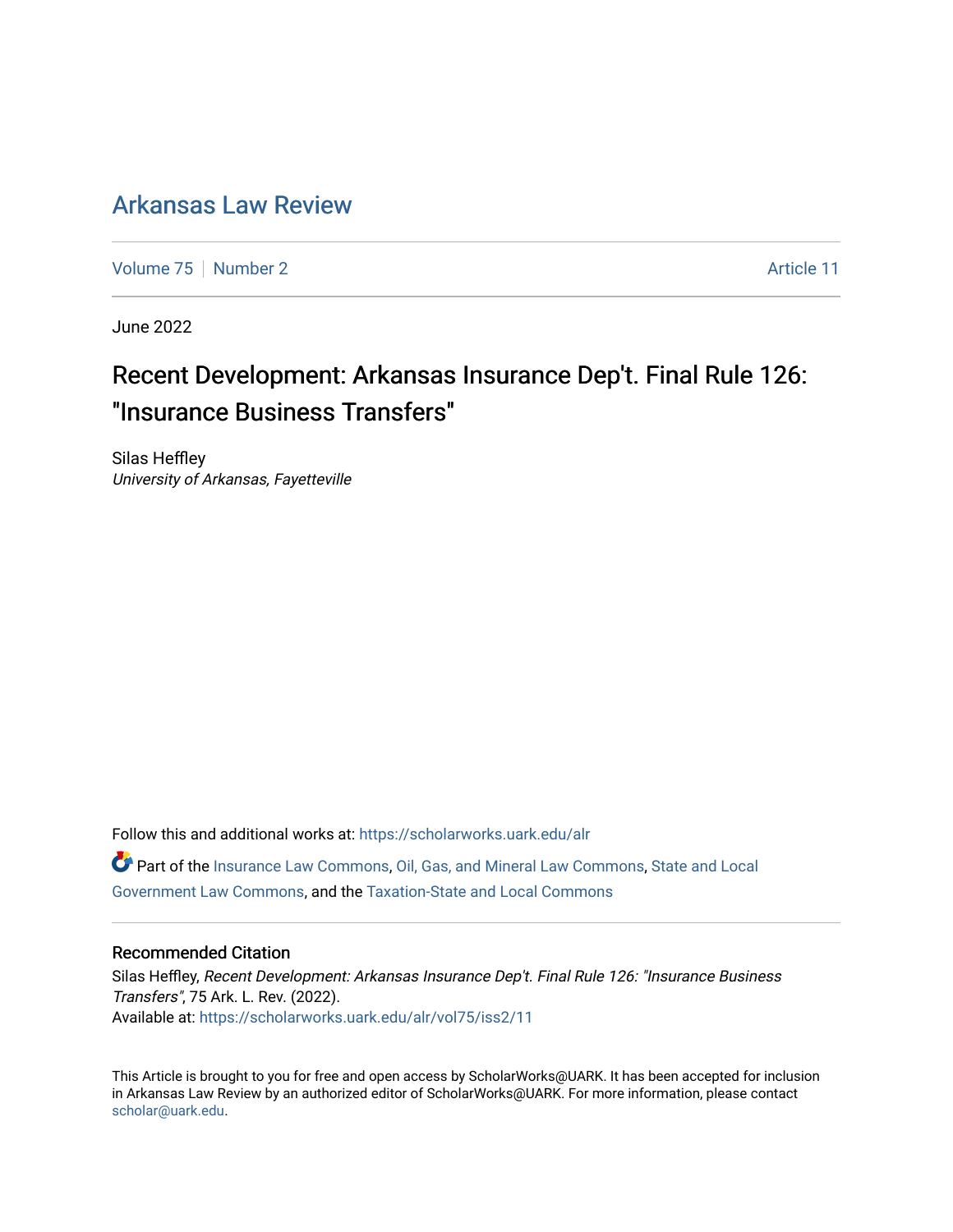## **RECENT DEVELOPMENTS**

#### *ARKANSAS INSURANCE DEP'T. FINAL RULE 126: "INSURANCE BUSINESS TRANSFERS"* <sup>1</sup>

Pursuant to Act 1018 of 2021, "An Act to Establish the Arkansas Business Transfer Act," the Arkansas Insurance Department has promulgated Final Rule 126 "to provide standards and procedures for the transfer and novation of insurance policies from a transferring insurer to an assuming insurer through a transaction known as an 'insurance business transfer.'" The Rule requires that the applicant submit an Insurance Business Transfer Plan—along with a nonrefundable \$10,000 fee—to the Department detailing the transaction. One critical element of this Plan is the Independent Expert Opinion Report. An independent expert will produce a written report to be included in the Plan and will assist the court and the Commissioner of the Insurance Department in their review of the transaction. Under Final Rule 126, "The Commissioner shall authorize the submission of the Plan to the court unless he or she finds that the insurance business transfer would have an adverse material impact on the interests of policyholders or claimants that are part of the subject business." Within thirty days of the Commissioner's approval of the Plan, the Rule requires the applicant to petition the court for approval. Final Rule 126 became effective on January 1, 2022.

#### *BENTONVILLE SCHOOL DISTRICT V. SITTON* <sup>2</sup>

The parents of several Bentonville School District students challenged the constitutionality of a mask mandate policy

<sup>1.</sup> 12 Ark. Reg. 8 (Dec. 2021).

<sup>2.</sup> Bentonville Sch. Dist. v. Sitton, 2022 Ark. 80, \_\_\_ S.W.3d \_\_\_.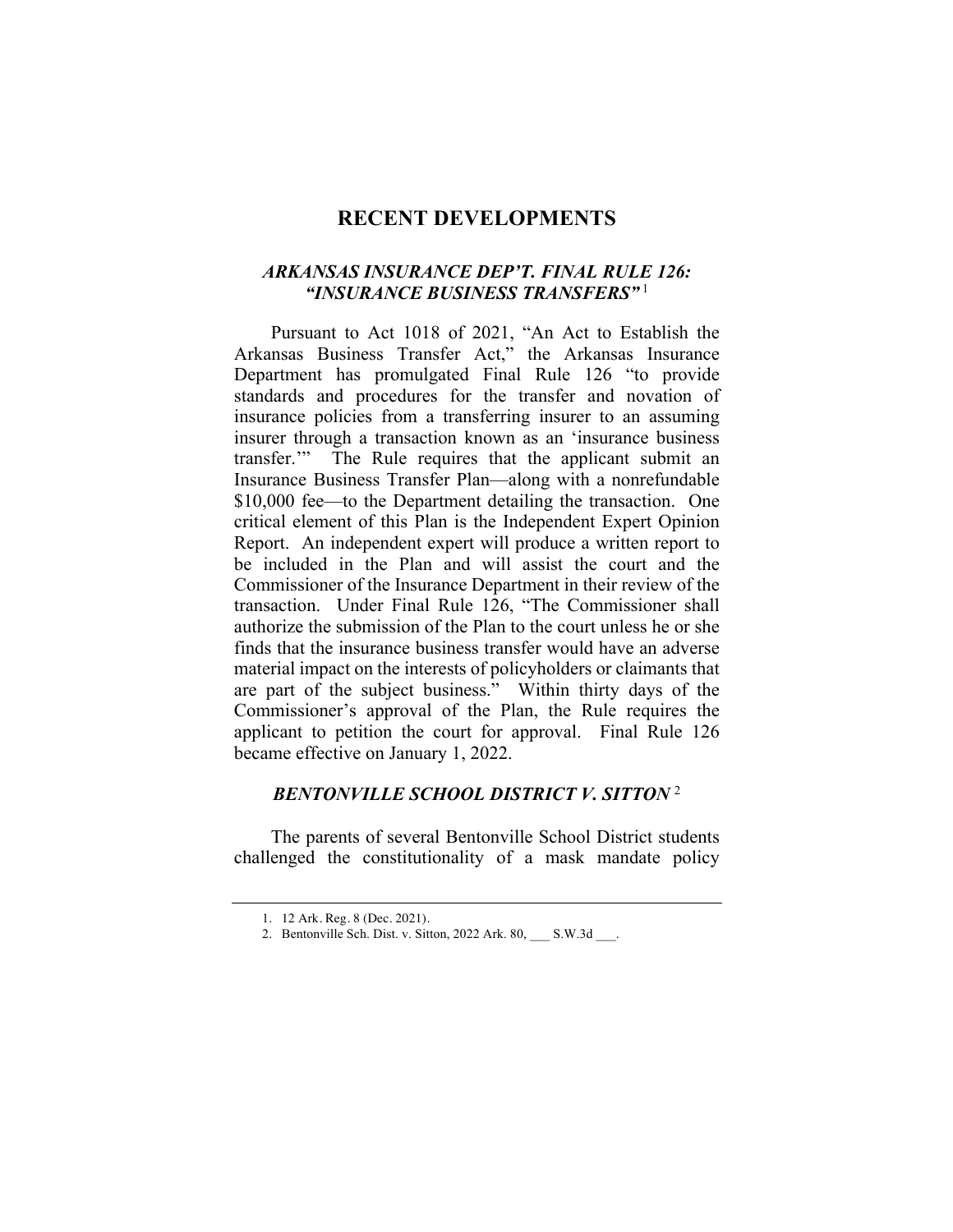imposed by the District in August 2021 for the 2021-2022 academic year. The Benton County Circuit Court entered a temporary restraining order ("TRO") on October 12, 2021, enjoining the District's enforcement of its policy, ruling that the mandate violated the Plaintiffs' constitutional rights and was enacted without proper authority. Later the same month, declining COVID-19 infection rates led the District to allow the mask mandate to lapse.

The Arkansas Supreme Court held that the grounds on which the circuit court had granted the TRO had been rendered moot, but that the case fell under the substantial-public-interest mootness exception. Because a substantial public interest existed in the issues being considered, and because the Court would likely prevent future litigation by considering those issues, the Court proceeded to the merits of the case. The Court held that the mask mandate policy was a proper exercise of the District's authority, one which did not violate the Plaintiffs' constitutional rights; therefore, the Plaintiffs had failed to show that irreparable harm would result in the absence of a TRO.

Justice Womack concurred in the judgment but authored a separate opinion, arguing that the District's appeal was moot. Special Justice Brill penned a concurrence, as well, contending that the United States and Arkansas constitutions do not protect a parent's right to micromanage an elected school board; rather, disgruntled parents may voice their grievances at the ballot box. In her dissent, Justice Webb argued that the majority's consideration of the merits in this case overstepped the abuse-ofdiscretion standard of review that accompanies TRO appeals. Even if consideration of the merits were proper, Justice Webb continued, the majority wrongly held that the mask mandate was within the District's authority and did not violate the plaintiffs' parental rights.